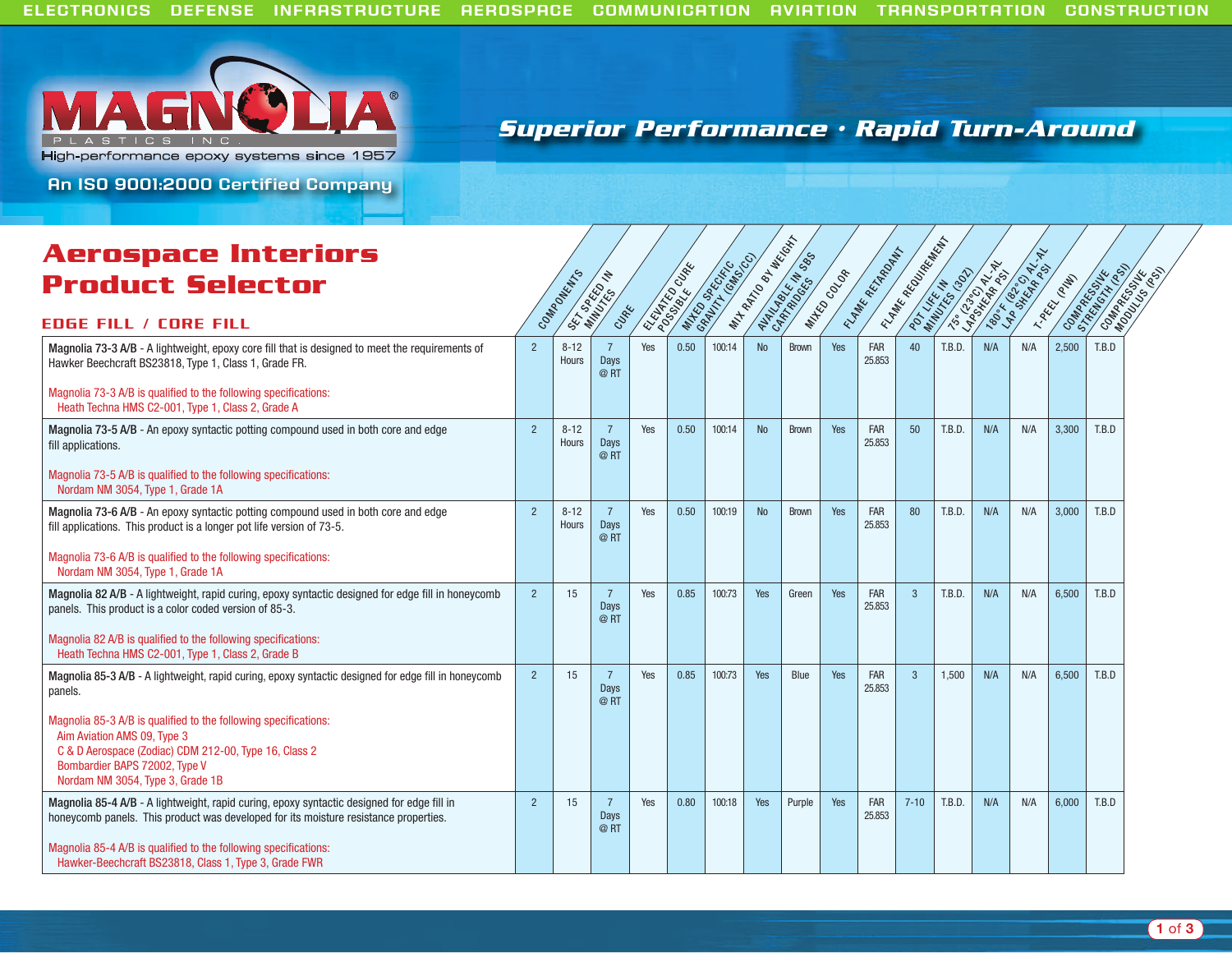

### **Superior Performance • Rapid Turn-Around**

**An ISO 9001:2000 Certified Company**

### **Aerospace Interiors Product Selector**



#### EdgE Fill / CorE Fill (Continued)

| ACI OSPUCE INTENIOIS                                                                                                                                                                                                                                                                                                                                                                                                                    |                   |                            |     |      |            |     |       |     |               |     |        |     |     |       |         |
|-----------------------------------------------------------------------------------------------------------------------------------------------------------------------------------------------------------------------------------------------------------------------------------------------------------------------------------------------------------------------------------------------------------------------------------------|-------------------|----------------------------|-----|------|------------|-----|-------|-----|---------------|-----|--------|-----|-----|-------|---------|
| <b>Product Selector</b><br><b>EDGE FILL / CORE FILL (Continued)</b>                                                                                                                                                                                                                                                                                                                                                                     | PONEWTO           |                            |     |      |            |     |       |     |               |     |        |     |     |       |         |
| Magnolia 87-2 A/B (Also known as 128-135 A/B) - An epoxy syntactic designed for edge fill in 1/8'<br>honeycomb panels. When tested per FAR 25.853 (d), Amendment 25-83, Appendex F, Part V, panels<br>using 87-2 meet the requirements outlined in ABD0031, Issue E, for Smoke Density and Toxicity.<br>Magnolia 87-2 A/B (128-135) is qualified to the following specifications:<br>C&D Aerospace (Zodiac) CDM212-00, Type 18, Class 1 | $8 - 12$<br>Hours | Days<br>@RT                | Yes | 0.50 | 100:14     | No  | White | Yes | FAR<br>25.853 | 40  | T.B.D. | N/A | N/A | 2.500 | T.B.D.  |
| Magnolia 108-120 A/B - A lightweight, rapid curing, epoxy syntactic designed for edge fill in<br>honeycomb panels.                                                                                                                                                                                                                                                                                                                      | 15                | Davs<br>@RT                | Yes | 0.65 |            | Yes | Blue  | N/A | 1:1           |     | T.B.D. | N/A | N/A | 5.000 | 300,000 |
| Magnolia 133-046 - An epoxy potting compound designed to cure in the range of 250°F - 350°F.<br>This product has a smooth consistency and has excellent flame retardant characteristics.                                                                                                                                                                                                                                                | N/A               | 1-2 Hours<br>$250^\circ$ F | Yes | 0.70 | <b>N/A</b> | N/A | Brown | Yes | FAR<br>25.853 | N/A | T.B.D  | N/A | N/A | 6.800 | T.B.D   |

#### Potting ComPounds

| Magnolia 121-146 A/B - A lightweight, epoxy potting and filling adhesive designed to dispense<br>easily from side-by-side cartridges.<br>Magnolia 121-146 A/B is qualified to the following specifications:<br>C&D Aerospace (Zodiac) CDM212-00, Type 17, Class 2<br>Embraer MEP10-051        | $\overline{2}$ | $15 - 30$        | Days<br>@RT         | Yes | 0.85 | 80:100 | Yes            | White | <b>No</b> | N/A                    | 3               | 4,600 | T.B.D | N/A | 6,500  | 300,000 |
|-----------------------------------------------------------------------------------------------------------------------------------------------------------------------------------------------------------------------------------------------------------------------------------------------|----------------|------------------|---------------------|-----|------|--------|----------------|-------|-----------|------------------------|-----------------|-------|-------|-----|--------|---------|
| Magnobond 92-1 A/B - A high-strength, flame-retardant epoxy syntactic potting system for metal,<br>plastics and paper honeycomb core.<br>Magnobond 92-1 A/B is qualified to the following specifications:<br>Boeing BMS 5-28, Type 18, Class 1<br>Rohr (Goodrich) RMS 027, Type IV, Class III |                | $3 - 6$<br>Hours | 24<br>Hours<br>@77° | Yes | 0.65 | 100:20 | N <sub>0</sub> | White | Yes       | <b>BMS</b><br>$5 - 28$ | 15              | 1,900 | T.B.D | N/A | 5,200  | 290,000 |
| Magnolia 93-1 A/B - A fast setting, flame-retardant adhesive designed for pin bonding. This<br>product was developed to be a lower exotherming version of 121-146 A/B.<br>Magnolia 93-1 A/B is qualified to the following specifications:<br>AIM Aviation AMS 08, Type 3                      | $2^{\circ}$    | 10               | Days<br>@RT         | Yes | 1.00 | 100:66 | Yes            | White | Yes       | <b>BMS</b><br>$5 - 28$ | $5\overline{)}$ | 3,400 | T.B.D | N/A | 10,100 | 375,000 |